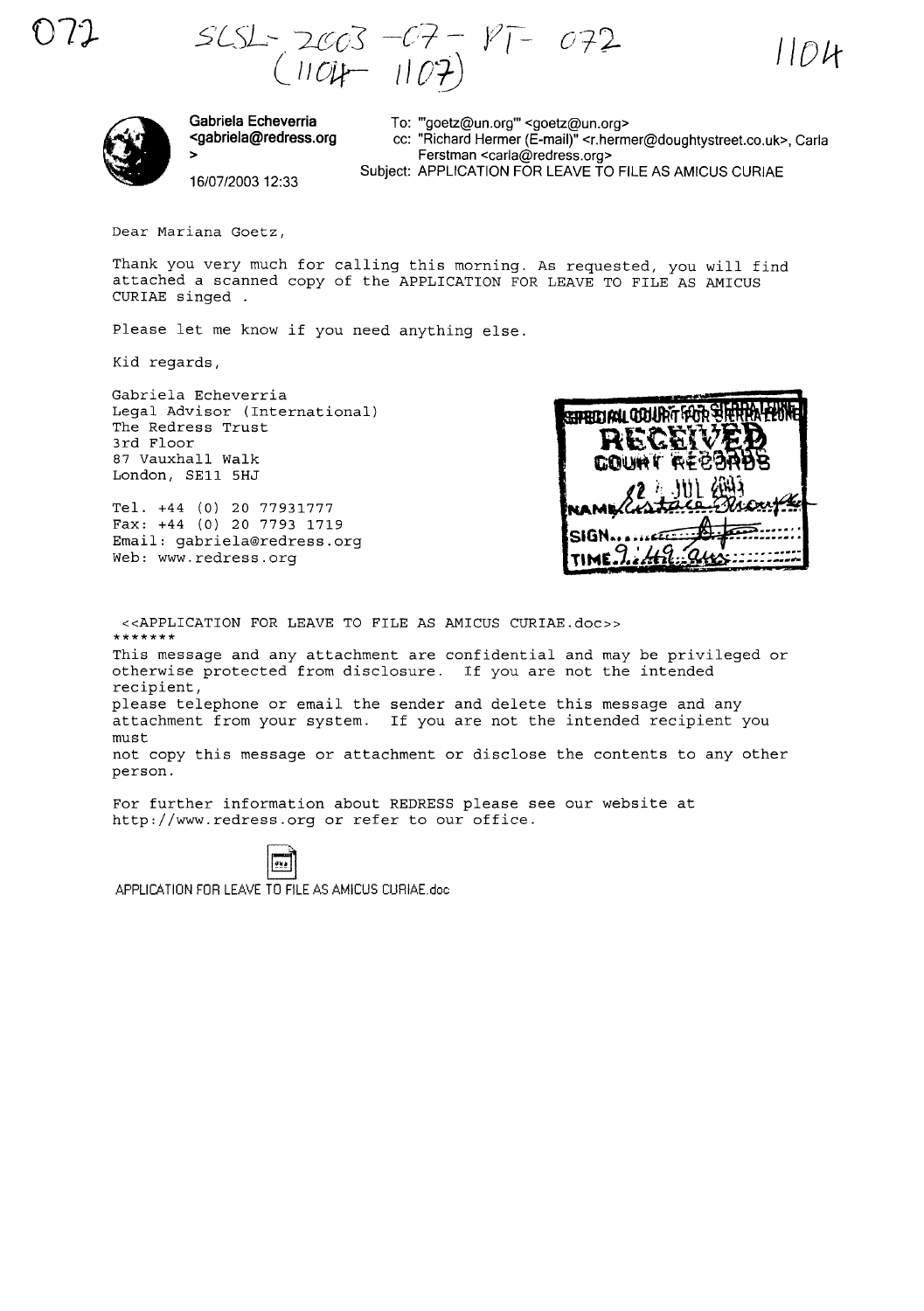## **APPLICATION FOR LEAVE TO FILE AS AMICUS CURIAE**

Case No. SC-SL - 2003 - 07-PT

## **SPECIAL COURT FOR SIERRA LEONE**

Before: Judge Thompson (Presiding) Judge Itoe Judge Boutet

In the matter of

Prosecutor

vs.

**MORRIS KALLON**

 $\bigg\}$ 

) CASE N. SC-SL-2003-07-PT



## APPLICATION BY THE REDRESS TRUST AND LAWYERS COMMITTEE FOR HUMAN RIGHTS FOR LEAVE TO FILE AMICUS CURIAE BRIEF AND TO PRESENT ORAL SUBMISSIONS

) ) )

) ) ) ) )

Pursuant to Rule 74 of the Special Court Rules of Procedure and Evidence, the aforementioned nongovernmental organisations and agencies (hereafter "Applicants") respectfully request leave to file an amicus curiae brief and to present oral arguments in this case.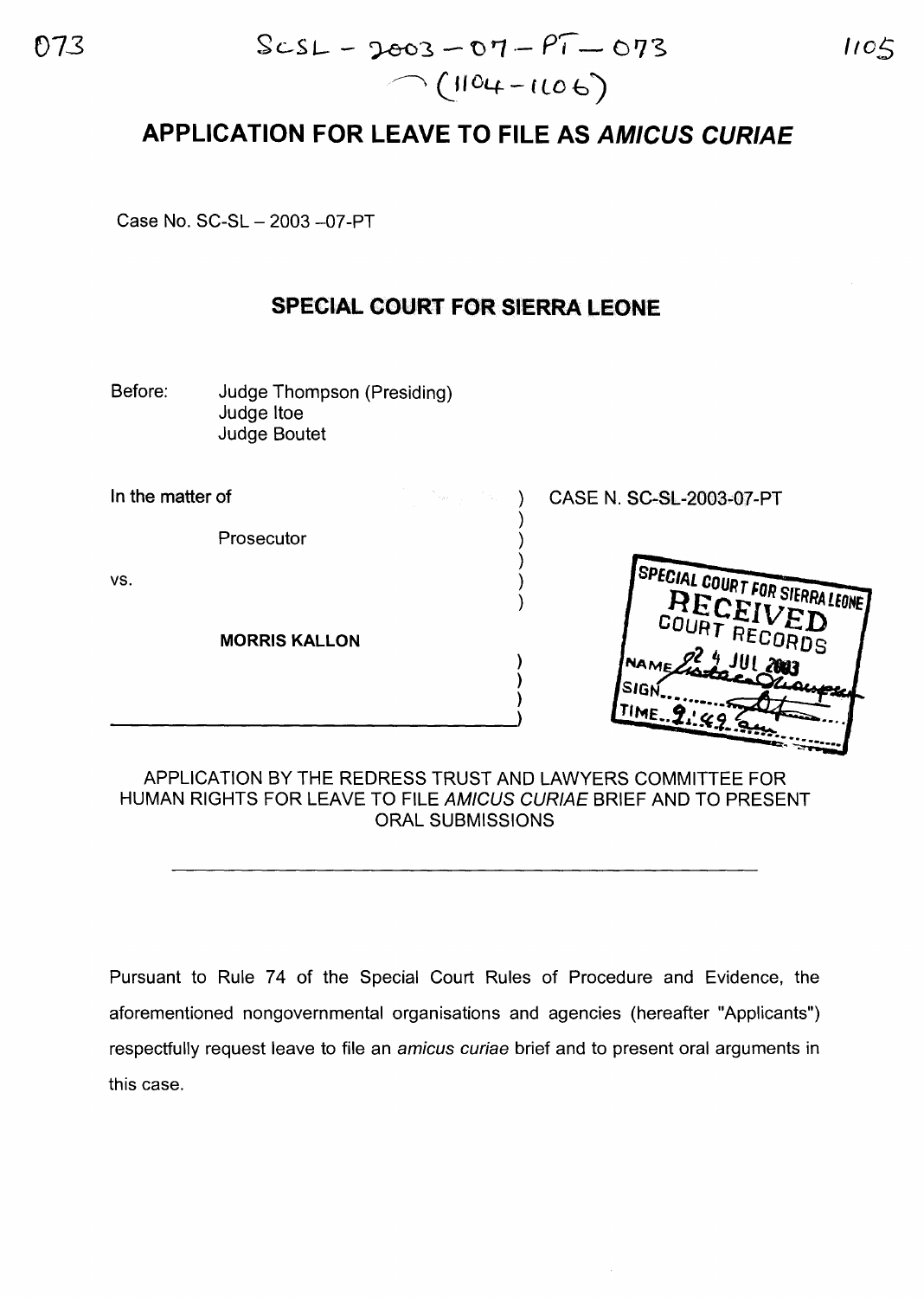The Applicants all have a substantial interest in the outcome of this case. All are internationally-renowned in the area of international human rights and humanitarian law and in the practice and jurisprudence of national, regional and international processes for victims of serious international crimes, including legal remedies in countries of transition. The Applicants have considerable experience in addressing the policy issues arising out of the questions of amnesties in post conflict societies and are able to provide an international legal and geo-political context to the pending Motion. The Applicants interest in this case relates to the important issues that will be addressed, including the provision of amnesties for serious crimes under international law, as well as the wider policy issues involved, in particular, the reconciliation of civil society in Sierra Leone and beyond, issues upon which they are uniquely positioned to opine.

The Applicants respectfully submit a need for additional argument and briefing exists on the following issue(s):

- 1. An analysis as to whether the Lome amnesties apply to crimes under consideration by the Special Court?
- 2. An analysis as to whether the Court has power to review the legality of the amnesty?
- 3. An analysis of the status of the Lome amnesties in international law (including a review of the process of negotiation and victims' rights).
- 4. An analysis of the Lome amnesties in the context of international and domestic public policy, for example, the impact on the rule of law in post-conflict societies.

Therefore applicants respectfully request leave to file an amicus curiae brief addressing the above issues. Subject to the permission of the Court the Applicants intend to submit written submissions and contend that further material assistance can be provided to the Court by the presentation of oral argument.